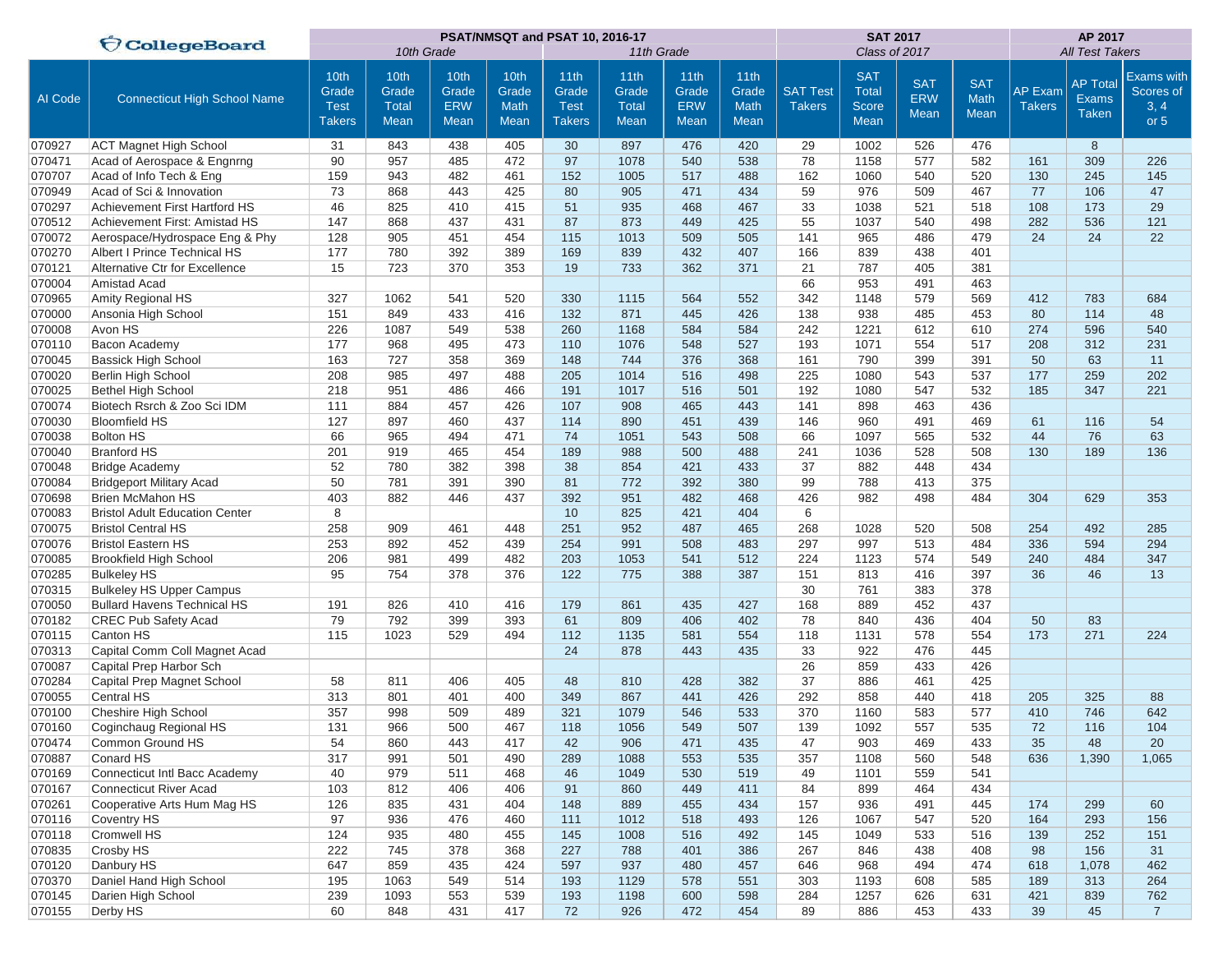|         | <b>CollegeBoard</b>                  |                                               |                                       |                                     |                                      | PSAT/NMSQT and PSAT 10, 2016-17               |                                       |                                            | <b>SAT 2017</b>                                  |                                  | AP 2017                                                   |                                         |                            |                                 |                                                 |                                                |
|---------|--------------------------------------|-----------------------------------------------|---------------------------------------|-------------------------------------|--------------------------------------|-----------------------------------------------|---------------------------------------|--------------------------------------------|--------------------------------------------------|----------------------------------|-----------------------------------------------------------|-----------------------------------------|----------------------------|---------------------------------|-------------------------------------------------|------------------------------------------------|
|         |                                      |                                               | 10th Grade                            |                                     |                                      |                                               | 11th Grade                            |                                            |                                                  |                                  | Class of 2017                                             |                                         | <b>All Test Takers</b>     |                                 |                                                 |                                                |
| Al Code | <b>Connecticut High School Name</b>  | 10th<br>Grade<br><b>Test</b><br><b>Takers</b> | 10th<br>Grade<br><b>Total</b><br>Mean | 10th<br>Grade<br><b>ERW</b><br>Mean | 10th<br>Grade<br><b>Math</b><br>Mean | 11th<br>Grade<br><b>Test</b><br><b>Takers</b> | 11th<br>Grade<br><b>Total</b><br>Mean | 11th<br>Grade<br><b>ERW</b><br><b>Mean</b> | 11 <sub>th</sub><br>Grade<br>Math<br><b>Mean</b> | <b>SAT Test</b><br><b>Takers</b> | <b>SAT</b><br><b>Total</b><br><b>Score</b><br><b>Mean</b> | <b>SAT</b><br><b>ERW</b><br><b>Mean</b> | <b>SAT</b><br>Math<br>Mean | <b>AP Exam</b><br><b>Takers</b> | <b>AP Total</b><br><b>Exams</b><br><b>Taken</b> | <b>Exams with</b><br>Scores of<br>3, 4<br>or 5 |
| 070268  | Dr Cortldt VR Creed H and SS         | 51                                            | 824                                   | 417                                 | 407                                  | 44                                            | 838                                   | 429                                        | 410                                              | 33                               | 907                                                       | 462                                     | 445                        | 39                              | 60                                              | 6                                              |
| 070445  | E C Goodwin Technical HS             | 157                                           | 824                                   | 415                                 | 410                                  | 139                                           | 890                                   | 454                                        | 436                                              | 140                              | 892                                                       | 456                                     | 436                        |                                 |                                                 |                                                |
| 070816  | E Windsor HS                         | 62                                            | 873                                   | 443                                 | 430                                  | 88                                            | 965                                   | 493                                        | 472                                              | 65                               | 983                                                       | 506                                     | 478                        | 56                              | 105                                             | 51                                             |
| 070163  | East Granby High School              | 43                                            | 1057                                  | 535                                 | 522                                  | 55                                            | 1058                                  | 546                                        | 512                                              | 60                               | 1066                                                      | 552                                     | 515                        | 75                              | 130                                             | 85                                             |
| 070165  | East Hampton HS                      | 116                                           | 979                                   | 508                                 | 471                                  | 98                                            | 1012                                  | 529                                        | 483                                              | 135                              | 1082                                                      | 560                                     | 522                        | 88                              | 148                                             | 118                                            |
| 070170  | East Hartford High School            | 442                                           | 809                                   | 411                                 | 398                                  | 356                                           | 866                                   | 437                                        | 429                                              | 449                              | 897                                                       | 454                                     | 443                        | 245                             | 434                                             | 223                                            |
| 070175  | East Haven High School               | 196                                           | 860                                   | 444                                 | 416                                  | 212                                           | 919                                   | 471                                        | 448                                              | 214                              | 939                                                       | 485                                     | 454                        | 78                              | 89                                              | 51                                             |
| 070177  | East Lyme HS                         | 237                                           | 993                                   | 506                                 | 487                                  | 265                                           | 1072                                  | 553                                        | 518                                              | 254                              | 1141                                                      | 581                                     | 560                        | 245                             | 441                                             | 401                                            |
| 070754  | Edwin O Smith HS                     | 255                                           | 1034                                  | 520                                 | 514                                  | 115                                           | 1181                                  | 594                                        | 587                                              | 257                              | 1126                                                      | 570                                     | 556                        | 78                              | 100                                             | 78                                             |
| 070259  | Eli Whitney Tech HS                  | 121                                           | 799                                   | 401                                 | 398                                  | 116                                           | 824                                   | 421                                        | 403                                              | 138                              | 827                                                       | 420                                     | 406                        |                                 |                                                 |                                                |
| 070643  | Ellington High School                | 184                                           | 983                                   | 500                                 | 483                                  | 159                                           | 1050                                  | 535                                        | 515                                              | 200                              | 1087                                                      | 548                                     | 539                        | 165                             | 262                                             | 164                                            |
| 070003  | Emmett O'Brien Tech HS               | 126                                           | 832                                   | 423                                 | 409                                  | 135                                           | 885                                   | 455                                        | 431                                              | 130                              | 884                                                       | 456                                     | 428                        |                                 |                                                 |                                                |
| 070790  | Enfield HS                           | 313                                           | 910                                   | 465                                 | 445                                  | 319                                           | 968                                   | 492                                        | 476                                              | 228                              | 1036                                                      | 522                                     | 514                        | 208                             | 388                                             | 162                                            |
| 070282  | Eng and Sci Univ Mgnt Sch            | 76                                            | 1006                                  | 513                                 | 493                                  | 81                                            | 1018                                  | 524                                        | 494                                              | 75                               | 1024                                                      | 520                                     | 504                        | 71                              | 128                                             | 47                                             |
| 070875  | <b>Enlightenment Sch</b>             |                                               |                                       |                                     |                                      |                                               |                                       |                                            |                                                  | 13                               | 749                                                       | 393                                     | 356                        |                                 |                                                 |                                                |
| 070179  | Enrico Fermi HS                      |                                               |                                       |                                     |                                      |                                               |                                       |                                            |                                                  | 113                              | 925                                                       | 475                                     | 450                        |                                 |                                                 |                                                |
| 070958  | <b>Explorations Charter Sch</b>      | 21                                            | 857                                   | 445                                 | 412                                  | 18                                            | 898                                   | 476                                        | 423                                              | 22                               | 928                                                       | 480                                     | 447                        |                                 |                                                 |                                                |
| 070187  | <b>Fairfield Ludlowe HS</b>          | 356                                           | 1043                                  | 532                                 | 511                                  | 379                                           | 1076                                  | 550                                        | 526                                              | 352                              | 1168                                                      | 591                                     | 577                        | 332                             | 673                                             | 602                                            |
| 070186  | Fairfield Warde High School          | 370                                           | 998                                   | 508                                 | 490                                  | 354                                           | 1078                                  | 550                                        | 528                                              | 354                              | 1119                                                      | 571                                     | 549                        | 339                             | 683                                             | 565                                            |
| 070805  | Farmington HS                        | 265                                           | 1047                                  | 527                                 | 520                                  | 276                                           | 1103                                  | 559                                        | 543                                              | 307                              | 1170                                                      | 587                                     | 582                        | 413                             | 956                                             | 740                                            |
| 070382  | Francis T Maloney High School        | 214                                           | 839                                   | 429                                 | 410                                  | 256                                           | 869                                   | 448                                        | 421                                              | 272                              | 905                                                       | 469                                     | 437                        | 176                             | 288                                             | 68                                             |
| 070756  | Frank S Bunnell High School          | 234                                           | 887                                   | 450                                 | 437                                  | 242                                           | 971                                   | 490                                        | 480                                              | 227                              | 989                                                       | 504                                     | 485                        | 92                              | 155                                             | 99                                             |
| 070960  | Gilbert School                       | 97                                            | 902                                   | 439                                 | 463                                  | 77                                            | 942                                   | 456                                        | 486                                              | 108                              | 1013                                                      | 511                                     | 502                        | 66                              | 126                                             | 77                                             |
| 070215  | <b>Glastonbury HS</b>                | 315                                           | 1077                                  | 540                                 | 537                                  | 314                                           | 1169                                  | 585                                        | 583                                              | 471                              | 1166                                                      | 580                                     | 586                        | 481                             | 845                                             | 751                                            |
| 070290  | <b>Global Communications Acad</b>    | 30                                            | 787                                   | 401                                 | 386                                  | 26                                            | 725                                   | 371                                        | 353                                              | 38                               | 867                                                       | 451                                     | 416                        |                                 | 8                                               |                                                |
| 070031  | Global Experience Magnet Sch         | 31                                            | 897                                   | 477                                 | 420                                  | 23                                            | 917                                   | 471                                        | 445                                              | 27                               | 921                                                       | 478                                     | 443                        |                                 |                                                 |                                                |
| 070217  | <b>Granby Memorial High School</b>   | 170                                           | 1007                                  | 514                                 | 493                                  | 143                                           | 1115                                  | 567                                        | 548                                              | 155                              | 1140                                                      | 577                                     | 563                        | 195                             | 333                                             | 254                                            |
| 070254  | <b>Grasso Sthestrn Technical HS</b>  | 109                                           | 834                                   | 418                                 | 415                                  | 99                                            | 886                                   | 457                                        | 429                                              | 122                              | 920                                                       | 472                                     | 448                        |                                 |                                                 |                                                |
| 070372  | <b>Great Path Academy</b>            | 72                                            | 894                                   | 453                                 | 441                                  | 55                                            | 904                                   | 469                                        | 436                                              | 60                               | 941                                                       | 486                                     | 455                        |                                 |                                                 |                                                |
| 070096  | Greater Hartford Acad Arts HS        | 117                                           | 878                                   | 453                                 | 425                                  | 109                                           | 899                                   | 470                                        | 429                                              | 11                               | 868                                                       | 464                                     | 405                        |                                 |                                                 |                                                |
| 070276  | Greater Hartford Acd Math Sci        |                                               |                                       |                                     |                                      |                                               |                                       |                                            |                                                  |                                  |                                                           |                                         |                            | $\overline{7}$                  | 14                                              | 13                                             |
| 070306  | Greater Hartford Class Mag Sch       | 74                                            | 897                                   | 462                                 | 436                                  | 79                                            | 966                                   | 503                                        | 463                                              | 74                               | 984                                                       | 514                                     | 470                        | 9                               | 9                                               | $\overline{7}$                                 |
| 070275  | Greater Hartfrd Acd of Arts:CG       |                                               |                                       |                                     |                                      |                                               |                                       |                                            |                                                  | 94                               | 991                                                       | 524                                     | 466                        | 65                              | 102                                             | 44                                             |
| 070240  | <b>Greenwich HS</b>                  | 596                                           | 1046                                  | 527                                 | 519                                  | 476                                           | 1115                                  | 564                                        | 551                                              | 571                              | 1154                                                      | 578                                     | 576                        | 769                             | 2,012                                           | 1,815                                          |
| 070325  | Griswold HS                          | 118                                           | 882                                   | 442                                 | 439                                  | 138                                           | 975                                   | 496                                        | 479                                              | 119                              | 1022                                                      | 526                                     | 496                        | 51                              | 96                                              | 60                                             |
| 070255  | Guilford High School                 | 178                                           | 1091                                  | 560                                 | 531                                  | 222                                           | 1125                                  | 576                                        | 549                                              | 259                              | 1171                                                      | 599                                     | 572                        | 277                             | 564                                             | 467                                            |
| 070385  | H C Wilcox Technical HS              | 177                                           | 879                                   | 449                                 | 430                                  | 153                                           | 921                                   | 476                                        | 445                                              | 188                              | 949                                                       | 486                                     | 463                        | 15                              | 17                                              |                                                |
| 070133  | H H Ellis Tech Sch                   | 159                                           | 911                                   | 463                                 | 448                                  | 146                                           | 942                                   | 472                                        | 470                                              | 151                              | 915                                                       | 473                                     | 443                        |                                 |                                                 |                                                |
| 070311  | <b>HPHS Engineer Green Tech Acad</b> | 61                                            | 721                                   | 359                                 | 362                                  | 36                                            | 728                                   | 351                                        | 377                                              | 72                               | 798                                                       | 396                                     | 402                        |                                 |                                                 |                                                |
| 070487  | HS in the Community                  | 49                                            | 841                                   | 428                                 | 413                                  | 57                                            | 825                                   | 424                                        | 401                                              | 55                               | 843                                                       | 439                                     | 403                        | 33                              | 51                                              | $6\phantom{1}$                                 |
| 070324  | Haddam-Killingworth HS               | 149                                           | 994                                   | 515                                 | 480                                  | 155                                           | 1052                                  | 537                                        | 514                                              | 145                              | 1108                                                      | 571                                     | 537                        | 140                             | 258                                             | 201                                            |
| 070900  | Hall HS                              | 334                                           | 1054                                  | 540                                 | 514                                  | 240                                           | 1132                                  | 581                                        | 551                                              | 366                              | 1164                                                      | 590                                     | 573                        | 578                             | 1,179                                           | 864                                            |
| 070260  | Hamden HS                            | 324                                           | 911                                   | 461                                 | 450                                  | 353                                           | 939                                   | 479                                        | 460                                              | 408                              | 1025                                                      | 526                                     | 499                        | 346                             | 551                                             | 239                                            |
| 070307  | <b>Hartford Culinary Arts Acad</b>   | 32                                            | 766                                   | 389                                 | 377                                  | 33                                            | 799                                   | 398                                        | 401                                              | 70                               | 792                                                       | 402                                     | 390                        |                                 |                                                 |                                                |
| 070274  | <b>Hartford Magnet Trinity Coll</b>  | 107                                           | 909                                   | 466                                 | 443                                  | 89                                            | 889                                   | 453                                        | 436                                              | 87                               | 893                                                       | 459                                     | 434                        | 73                              | 83                                              | 32                                             |
| 070271  | Hartford Pub HS Nursing Acad         | 97                                            | 749                                   | 379                                 | 370                                  | 58                                            | 774                                   | 389                                        | 385                                              | 97                               | 797                                                       | 409                                     | 388                        | 18                              | 18                                              |                                                |
| 070123  | Henry Abbott Tech HS                 | 156                                           | 870                                   | 432                                 | 438                                  | 159                                           | 921                                   | 468                                        | 453                                              | 159                              | 959                                                       | 491                                     | 468                        |                                 |                                                 |                                                |
| 070314  | Highville Change Acad                | 16                                            | 790                                   | 401                                 | 389                                  | 24                                            | 792                                   | 395                                        | 397                                              | 12                               | 816                                                       | 442                                     | 373                        |                                 |                                                 |                                                |
| 070488  | Hill Regional Career HS              | 160                                           | 826                                   | 421                                 | 405                                  | 130                                           | 879                                   | 439                                        | 440                                              | 148                              | 908                                                       | 468                                     | 441                        | 123                             | 222                                             | 57                                             |
| 070205  | Housatonic Vly Regional Sch          | 25                                            | 1052                                  | 538                                 | 513                                  | 73                                            | 974                                   | 500                                        | 474                                              | 108                              | 1073                                                      | 551                                     | 522                        | 31                              | 42                                              | 25                                             |
| 070375  | Howell Cheney Tech HS                | 153                                           | 841                                   | 423                                 | 417                                  | 138                                           | 908                                   | 461                                        | 447                                              | 148                              | 935                                                       | 477                                     | 458                        |                                 |                                                 |                                                |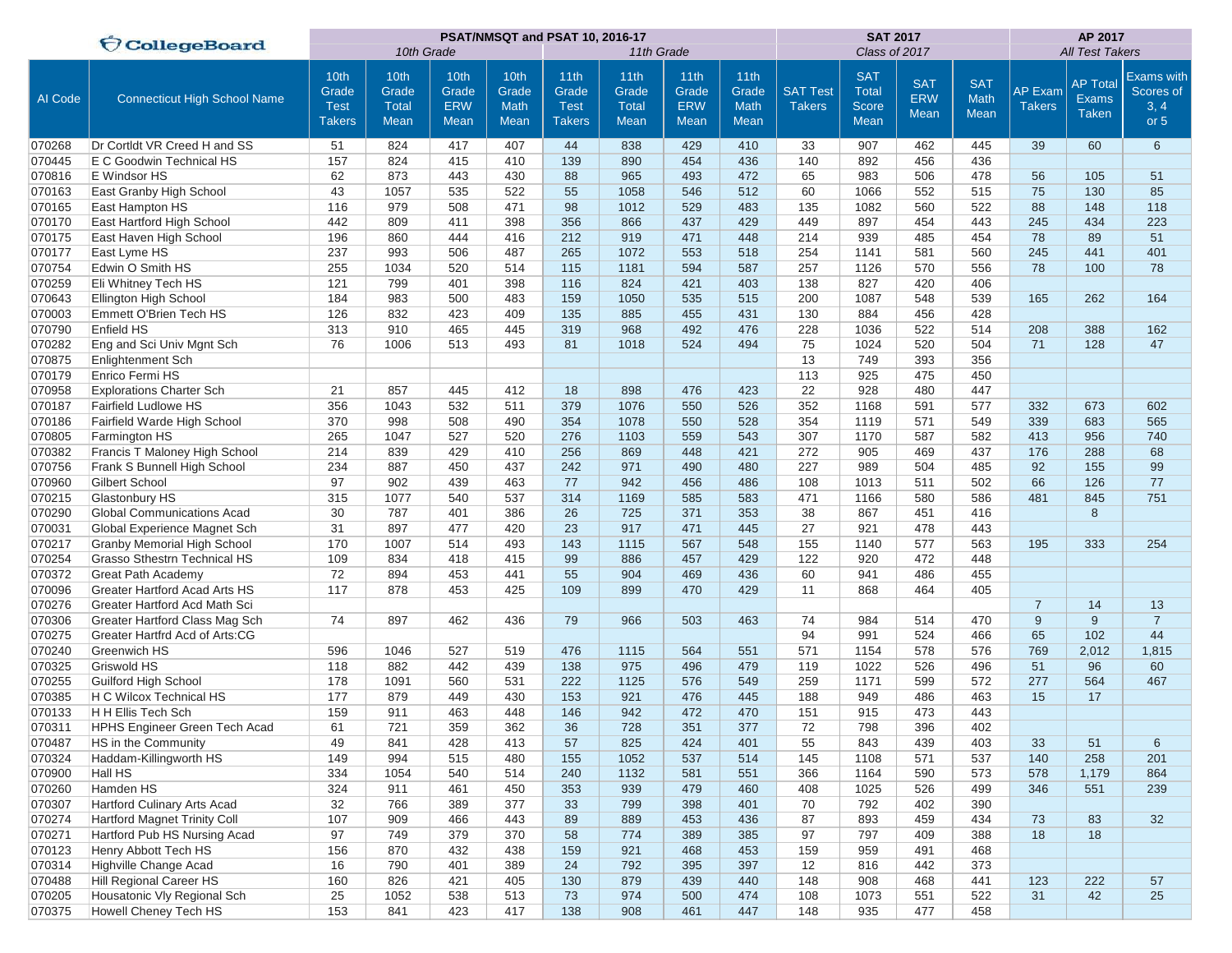|         | <b>CollegeBoard</b>                 |                                               |                                       |                                            |                                      | PSAT/NMSQT and PSAT 10, 2016-17               |                                              |                                     | <b>SAT 2017</b>                             | AP 2017                          |                                                           |                                         |                            |                                 |                                                 |                                                |
|---------|-------------------------------------|-----------------------------------------------|---------------------------------------|--------------------------------------------|--------------------------------------|-----------------------------------------------|----------------------------------------------|-------------------------------------|---------------------------------------------|----------------------------------|-----------------------------------------------------------|-----------------------------------------|----------------------------|---------------------------------|-------------------------------------------------|------------------------------------------------|
|         |                                     |                                               | 10th Grade                            |                                            |                                      |                                               | 11th Grade                                   |                                     |                                             |                                  | Class of 2017                                             |                                         | <b>All Test Takers</b>     |                                 |                                                 |                                                |
| AI Code | <b>Connecticut High School Name</b> | 10th<br>Grade<br><b>Test</b><br><b>Takers</b> | 10th<br>Grade<br><b>Total</b><br>Mean | 10th<br>Grade<br><b>ERW</b><br><b>Mean</b> | 10th<br>Grade<br><b>Math</b><br>Mean | 11th<br>Grade<br><b>Test</b><br><b>Takers</b> | 11th<br>Grade<br><b>Total</b><br><b>Mean</b> | 11th<br>Grade<br><b>ERW</b><br>Mean | 11th<br>Grade<br><b>Math</b><br><b>Mean</b> | <b>SAT Test</b><br><b>Takers</b> | <b>SAT</b><br><b>Total</b><br><b>Score</b><br><b>Mean</b> | <b>SAT</b><br><b>ERW</b><br><b>Mean</b> | <b>SAT</b><br>Math<br>Mean | <b>AP Exam</b><br><b>Takers</b> | <b>AP Total</b><br><b>Exams</b><br><b>Taken</b> | <b>Exams with</b><br>Scores of<br>3, 4<br>or 5 |
| 070073  | IT & Software Eng HS                | 128                                           | 887                                   | 451                                        | 436                                  | 121                                           | 959                                          | 486                                 | 473                                         | 140                              | 935                                                       | 481                                     | 454                        | 25                              | 33                                              | 26                                             |
| 070308  | Insurance & Finance Acad            | 45                                            | 723                                   | 360                                        | 363                                  | 26                                            | 679                                          | 342                                 | 337                                         | 72                               | 788                                                       | 406                                     | 383                        |                                 |                                                 |                                                |
| 070715  | J M Wright Tech HS                  | 104                                           | 822                                   | 411                                        | 412                                  | 98                                            | 850                                          | 429                                 | 421                                         |                                  |                                                           |                                         |                            |                                 |                                                 |                                                |
| 070495  | James Hillhouse HS                  | 142                                           | 747                                   | 374                                        | 373                                  | 182                                           | 777                                          | 390                                 | 387                                         | 205                              | 822                                                       | 420                                     | 402                        | 72                              | 123                                             | 26                                             |
| 070638  | Joel Barlow High School             | 215                                           | 1049                                  | 534                                        | 515                                  | 218                                           | 1115                                         | 569                                 | 546                                         | 259                              | 1170                                                      | 590                                     | 580                        | 255                             | 463                                             | 395                                            |
| 070840  | John F Kennedy High School          | 214                                           | 780                                   | 394                                        | 386                                  | 240                                           | 817                                          | 415                                 | 402                                         | 275                              | 869                                                       | 448                                     | 421                        | 120                             | 242                                             | 72                                             |
| 070173  | John J Allison Jr Polaris Ctr       |                                               |                                       |                                            |                                      |                                               |                                              |                                     |                                             | 12                               | 721                                                       | 391                                     | 330                        |                                 |                                                 |                                                |
| 070423  | Jonathan Law High School            | 196                                           | 946                                   | 478                                        | 468                                  | 184                                           | 993                                          | 507                                 | 487                                         | 240                              | 1042                                                      | 537                                     | 505                        | 347                             | 599                                             | 348                                            |
| 070424  | Joseph A Foran HS                   | 207                                           | 937                                   | 478                                        | 459                                  | 203                                           | 1041                                         | 532                                 | 508                                         | 216                              | 1056                                                      | 541                                     | 515                        | 348                             | 634                                             | 382                                            |
| 070312  | Journalism & Media Acad             | 35                                            | 797                                   | 411                                        | 386                                  | 37                                            | 762                                          | 410                                 | 352                                         | 59                               | 826                                                       | 432                                     | 394                        | 15                              | 19                                              |                                                |
| 070135  | Killingly HS                        | 190                                           | 891                                   | 456                                        | 434                                  | 174                                           | 914                                          | 473                                 | 441                                         | 184                              | 971                                                       | 506                                     | 465                        | 83                              | 113                                             | 57                                             |
| 070300  | Kinsella Magnet Sch Prfmng Art      | 44                                            | 825                                   | 429                                        | 396                                  | 45                                            | 834                                          | 430                                 | 403                                         | 46                               | 909                                                       | 472                                     | 437                        |                                 |                                                 |                                                |
| 070280  | Law Govt Acad at HPS                | 61                                            | 728                                   | 362                                        | 366                                  | 49                                            | 766                                          | 377                                 | 389                                         | 94                               | 799                                                       | 406                                     | 394                        |                                 |                                                 |                                                |
| 070342  | Ledyard High School                 | 80                                            | 1045                                  | 538                                        | 507                                  | 162                                           | 1016                                         | 513                                 | 503                                         | 198                              | 1050                                                      | 534                                     | 517                        | 106                             | 176                                             | 143                                            |
| 070807  | Lewis S Mills High School           | 189                                           | 1031                                  | 520                                        | 511                                  | 189                                           | 1089                                         | 558                                 | 531                                         | 189                              | 1116                                                      | 564                                     | 552                        | 154                             | 312                                             | 262                                            |
| 070355  | Litchfield HS                       | 67                                            | 1003                                  | 511                                        | 492                                  | 46                                            | 1086                                         | 553                                 | 532                                         | 74                               | 1093                                                      | 554                                     | 539                        | 64                              | 130                                             | 104                                            |
| 070815  | Lyman Hall HS                       | 250                                           | 931                                   | 477                                        | 454                                  | 246                                           | 982                                          | 508                                 | 473                                         | 248                              | 1007                                                      | 514                                     | 492                        | 138                             | 246                                             | 175                                            |
| 070340  | Lyman Memorial HS                   | 29                                            | 1048                                  | 539                                        | 509                                  | 78                                            | 1006                                         | 517                                 | 489                                         | 89                               | 1107                                                      | 556                                     | 551                        | 64                              | 120                                             | 87                                             |
| 070600  | Lyme Old Lyme HS                    | 107                                           | 1026                                  | 526                                        | 500                                  | 104                                           | 1092                                         | 558                                 | 534                                         | 121                              | 1123                                                      | 569                                     | 554                        | 166                             | 262                                             | 195                                            |
| 070380  | Manchester HS                       | 376                                           | 876                                   | 447                                        | 429                                  | 284                                           | 917                                          | 464                                 | 453                                         | 363                              | 957                                                       | 488                                     | 469                        | 197                             | 293                                             | 172                                            |
| 070252  | Marine Sci Magnet HS                | 65                                            | 1008                                  | 523                                        | 485                                  | 57                                            | 1011                                         | 522                                 | 489                                         | 70                               | 1115                                                      | 579                                     | 536                        | 124                             | 227                                             | 131                                            |
| 070813  | Mark T Sheehan HS                   | 199                                           | 908                                   | 462                                        | 446                                  | 184                                           | 983                                          | 505                                 | 478                                         | 211                              | 1053                                                      | 540                                     | 513                        | 97                              | 149                                             | 114                                            |
| 070753  | Masuk HS                            | 212                                           | 1057                                  | 537                                        | 519                                  | 285                                           | 1068                                         | 539                                 | 529                                         | 269                              | 1129                                                      | 569                                     | 560                        | 338                             | 595                                             | 457                                            |
| 070034  | Metro Learning Ctr Mgnt Sch         | 85                                            | 909                                   | 469                                        | 440                                  | 76                                            | 938                                          | 486                                 | 452                                         | 90                               | 977                                                       | 514                                     | 463                        | 49                              | 49                                              | $\overline{7}$                                 |
| 070503  | Metropolitan Business Academy       | 96                                            | 811                                   | 410                                        | 401                                  | 90                                            | 851                                          | 440                                 | 411                                         | 86                               | 903                                                       | 465                                     | 438                        | 45                              | 45                                              | 12                                             |
| 070400  | Middletown HS                       | 269                                           | 901                                   | 459                                        | 442                                  | 280                                           | 945                                          | 481                                 | 463                                         | 313                              | 959                                                       | 494                                     | 465                        | 288                             | 556                                             | 263                                            |
| 070599  | Montville High School               | 134                                           | 933                                   | 475                                        | 459                                  | 169                                           | 1002                                         | 512                                 | 490                                         | 137                              | 1021                                                      | 521                                     | 500                        | 94                              | 153                                             | 109                                            |
| 070105  | Morgan Sch                          | 126                                           | 969                                   | 496                                        | 473                                  | 118                                           | 999                                          | 514                                 | 486                                         | 124                              | 1030                                                      | 544                                     | 485                        | 89                              | 153                                             | 97                                             |
| 070430  | Nathan Hale-Ray HS                  | 65                                            | 958                                   | 505                                        | 453                                  | 78                                            | 951                                          | 493                                 | 458                                         | 78                               | 1026                                                      | 537                                     | 489                        | 40                              | 66                                              | 48                                             |
| 070440  | Naugatuck High School               | 268                                           | 893                                   | 459                                        | 435                                  | 233                                           | 908                                          | 466                                 | 442                                         | 283                              | 936                                                       | 482                                     | 454                        | 160                             | 195                                             | 100                                            |
| 070455  | New Britain HS                      | 503                                           | 794                                   | 399                                        | 395                                  | 419                                           | 838                                          | 422                                 | 416                                         | 457                              | 863                                                       | 438                                     | 424                        | 174                             | 281                                             | 105                                            |
| 070465  | New Canaan HS                       | 135                                           | 1130                                  | 577                                        | 553                                  | 249                                           | 1158                                         | 580                                 | 579                                         | 292                              | 1227                                                      | 610                                     | 617                        | 455                             | 1,061                                           | 919                                            |
| 070476  | New Fairfield HS                    | 206                                           | 971                                   | 502                                        | 470                                  | 197                                           | 1001                                         | 518                                 | 482                                         | 230                              | 1098                                                      | 567                                     | 531                        | 224                             | 420                                             | 254                                            |
| 070281  | New Haven Acad                      | 48                                            | 780                                   | 389                                        | 391                                  | 55                                            | 851                                          | 436                                 | 415                                         | 63                               | 919                                                       | 480                                     | 440                        | 14                              | 17                                              |                                                |
| 070484  | New Horizon HS                      | 13                                            | 715                                   | 352                                        | 362                                  | 8                                             |                                              |                                     |                                             | 14                               | 635                                                       | 326                                     | 309                        |                                 |                                                 |                                                |
| 070530  | New London HS                       | 187                                           | 840                                   | 418                                        | 423                                  | 191                                           | 880                                          | 443                                 | 437                                         | 190                              | 901                                                       | 457                                     | 444                        | 152                             | 190                                             | 63                                             |
| 070545  | New Milford High School             | 298                                           | 959                                   | 493                                        | 466                                  | 323                                           | 1025                                         | 524                                 | 501                                         | 307                              | 1076                                                      | 546                                     | 530                        | 276                             | 543                                             | 404                                            |
| 070525  | Newington High School               | 280                                           | 954                                   | 480                                        | 474                                  | 267                                           | 994                                          | 503                                 | 490                                         | 300                              | 1082                                                      | 548                                     | 534                        | 282                             | 459                                             | 327                                            |
| 070550  | Newtown HS                          |                                               |                                       |                                            |                                      | 393                                           | 1104                                         | 562                                 | 542                                         | 412                              | 1150                                                      | 584                                     | 567                        | 428                             | 727                                             | 585                                            |
| 070970  | Nonnewaug HS                        | 175                                           | 954                                   | 483                                        | 470                                  | 120                                           | 1053                                         | 535                                 | 519                                         | 162                              | 1092                                                      | 551                                     | 540                        | 241                             | 503                                             | 277                                            |
| 070563  | North Branford High School          | 119                                           | 925                                   | 469                                        | 456                                  | 131                                           | 995                                          | 511                                 | 484                                         | 151                              | 1013                                                      | 516                                     | 498                        | 79                              | 116                                             | 103                                            |
| 070570  | North Haven High School             | 241                                           | 953                                   | 483                                        | 470                                  | 233                                           | 1014                                         | 518                                 | 496                                         | 249                              | 1064                                                      | 549                                     | 515                        | 135                             | 231                                             | 194                                            |
| 070962  | Northwestern Regional HS            | 185                                           | 1060                                  | 539                                        | 521                                  | 168                                           | 1072                                         | 544                                 | 528                                         | 182                              | 1110                                                      | 564                                     | 546                        | 97                              | 141                                             | 135                                            |
| 070580  | Norwalk High School                 | 367                                           | 886                                   | 447                                        | 439                                  | 366                                           | 941                                          | 479                                 | 463                                         | 325                              | 1008                                                      | 512                                     | 497                        | 271                             | 476                                             | 236                                            |
| 070576  | Norwalk Pathways Acad               | 15                                            | 712                                   | 359                                        | 353                                  | 8                                             |                                              |                                     |                                             | 17                               | 795                                                       | 415                                     | 381                        |                                 |                                                 |                                                |
| 070590  | Norwich Free Acad                   | 499                                           | 914                                   | 465                                        | 449                                  | 503                                           | 959                                          | 490                                 | 469                                         | 585                              | 1002                                                      | 514                                     | 487                        | 174                             | 273                                             | 201                                            |
| 070595  | Norwich Tech HS                     | 155                                           | 907                                   | 458                                        | 449                                  | 146                                           | 938                                          | 480                                 | 459                                         | 153                              | 978                                                       | 498                                     | 479                        |                                 |                                                 |                                                |
| 070605  | Old Saybrook HS                     | 94                                            | 1056                                  | 543                                        | 513                                  | 109                                           | 1067                                         | 547                                 | 520                                         | 98                               | 1084                                                      | 551                                     | 533                        | 80                              | 139                                             | 121                                            |
| 070793  | Oliver Wolcott Tech HS              | 162                                           | 900                                   | 455                                        | 445                                  | 151                                           | 932                                          | 476                                 | 456                                         | 156                              | 974                                                       | 504                                     | 470                        |                                 |                                                 |                                                |
| 070388  | Orville H Platt High School         | 202                                           | 819                                   | 418                                        | 401                                  | 211                                           | 836                                          | 424                                 | 412                                         | 219                              | 897                                                       | 465                                     | 432                        | 160                             | 219                                             | 53                                             |
| 070929  | Oxford HS                           | 147                                           | 960                                   | 492                                        | 467                                  | 124                                           | 1070                                         | 552                                 | 518                                         | 167                              | 1075                                                      | 556                                     | 519                        | 141                             | 255                                             | 174                                            |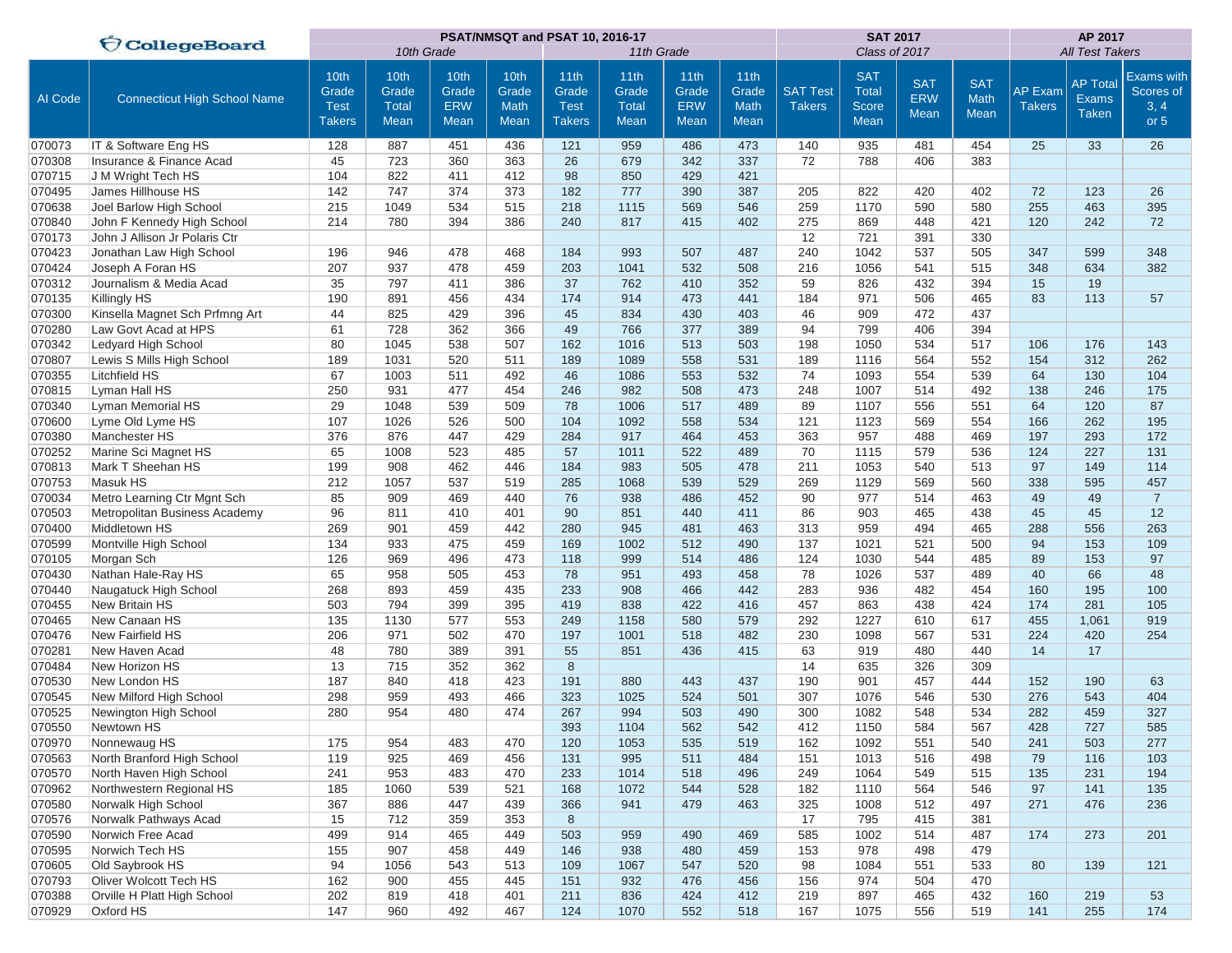|         | <b>CollegeBoard</b>                 |                                               |                                       |                                     | PSAT/NMSQT and PSAT 10, 2016-17      |                                               |                                       |                                            | <b>SAT 2017</b>                                  | AP 2017                          |                                             |                                         |                            |                                 |                                                 |                                                  |
|---------|-------------------------------------|-----------------------------------------------|---------------------------------------|-------------------------------------|--------------------------------------|-----------------------------------------------|---------------------------------------|--------------------------------------------|--------------------------------------------------|----------------------------------|---------------------------------------------|-----------------------------------------|----------------------------|---------------------------------|-------------------------------------------------|--------------------------------------------------|
|         |                                     |                                               | 10th Grade                            |                                     |                                      |                                               | 11th Grade                            |                                            |                                                  |                                  | Class of 2017                               |                                         | <b>All Test Takers</b>     |                                 |                                                 |                                                  |
| Al Code | <b>Connecticut High School Name</b> | 10th<br>Grade<br><b>Test</b><br><b>Takers</b> | 10th<br>Grade<br><b>Total</b><br>Mean | 10th<br>Grade<br><b>ERW</b><br>Mean | 10th<br>Grade<br><b>Math</b><br>Mean | 11th<br>Grade<br><b>Test</b><br><b>Takers</b> | 11th<br>Grade<br><b>Total</b><br>Mean | 11th<br>Grade<br><b>ERW</b><br><b>Mean</b> | 11 <sub>th</sub><br>Grade<br>Math<br><b>Mean</b> | <b>SAT Test</b><br><b>Takers</b> | <b>SAT</b><br><b>Total</b><br>Score<br>Mean | <b>SAT</b><br><b>ERW</b><br><b>Mean</b> | <b>SAT</b><br>Math<br>Mean | <b>AP Exam</b><br><b>Takers</b> | <b>AP Total</b><br><b>Exams</b><br><b>Taken</b> | <b>Exams with</b><br>Scores of<br>3, 4<br>or $5$ |
| 070093  | Parish Hill High Middle Sch         | 35                                            | 881                                   | 442                                 | 439                                  | 29                                            | 1018                                  | 513                                        | 504                                              | 42                               | 1005                                        | 512                                     | 492                        | 37                              | 66                                              | 24                                               |
| 070143  | Path Acad                           |                                               |                                       |                                     |                                      |                                               |                                       |                                            |                                                  | 12                               | 766                                         | 377                                     | 388                        |                                 |                                                 |                                                  |
| 070304  | Pathways Acad of Tech & Design      | 97                                            | 849                                   | 431                                 | 418                                  | 85                                            | 918                                   | 470                                        | 448                                              | 86                               | 901                                         | 464                                     | 438                        | 23                              | 33                                              | 18                                               |
| 070090  | <b>Plainfield HS</b>                | 137                                           | 879                                   | 453                                 | 426                                  | 147                                           | 904                                   | 460                                        | 443                                              | 162                              | 982                                         | 504                                     | 478                        | 77                              | 100                                             | 53                                               |
| 070610  | Plainville HS                       | 156                                           | 927                                   | 467                                 | 460                                  | 93                                            | 1015                                  | 524                                        | 492                                              | 180                              | 1015                                        | 516                                     | 499                        | 93                              | 142                                             | 90                                               |
| 070426  | Platt Technical High School         | 201                                           | 862                                   | 435                                 | 427                                  | 188                                           | 907                                   | 457                                        | 450                                              | 184                              | 937                                         | 482                                     | 455                        |                                 |                                                 |                                                  |
| 070685  | Pomperaug HS                        | 72                                            | 1163                                  | 587                                 | 577                                  | 273                                           | 1084                                  | 552                                        | 532                                              | 309                              | 1129                                        | 570                                     | 559                        | 316                             | 631                                             | 485                                              |
| 070620  | Portland High School                | 91                                            | 1020                                  | 530                                 | 490                                  | 82                                            | 1032                                  | 528                                        | 504                                              | 93                               | 1108                                        | 565                                     | 543                        | 41                              | 78                                              | 65                                               |
| 070630  | Putnam High School                  | 71                                            | 872                                   | 453                                 | 419                                  | 60                                            | 898                                   | 461                                        | 437                                              | 54                               | 940                                         | 486                                     | 454                        | 52                              | 83                                              | 19                                               |
| 070136  | Quinebaug Middle Coll               | 31                                            | 871                                   | 445                                 | 426                                  | 34                                            | 902                                   | 476                                        | 426                                              | 46                               | 913                                         | 481                                     | 432                        |                                 |                                                 |                                                  |
| 070162  | <b>REACH Conard HS</b>              |                                               |                                       |                                     |                                      |                                               |                                       |                                            |                                                  | 11                               | 776                                         | 395                                     | 382                        |                                 |                                                 |                                                  |
| 070323  | Rham HS                             | 216                                           | 1073                                  | 539                                 | 534                                  | 243                                           | 1115                                  | 566                                        | 549                                              | 240                              | 1148                                        | 576                                     | 572                        | 224                             | 360                                             | 332                                              |
| 070640  | Ridgefield HS                       | 203                                           | 1092                                  | 564                                 | 529                                  | 247                                           | 1163                                  | 593                                        | 570                                              | 417                              | 1227                                        | 616                                     | 611                        | 539                             | 1,306                                           | 1,166                                            |
| 070514  | Riverside Education Acad            | 8                                             |                                       |                                     |                                      | 13                                            | 609                                   | 320                                        | 289                                              | 12                               | 737                                         | 388                                     | 349                        |                                 |                                                 |                                                  |
| 070435  | Robert E Fitch Sr HS                | 256                                           | 911                                   | 460                                 | 451                                  | 225                                           | 986                                   | 502                                        | 485                                              | 244                              | 1032                                        | 526                                     | 506                        | 255                             | 541                                             | 195                                              |
| 070645  | Rockville HS                        | 168                                           | 902                                   | 463                                 | 439                                  | 176                                           | 930                                   | 476                                        | 453                                              | 202                              | 1021                                        | 523                                     | 498                        | 56                              | 67                                              | 48                                               |
| 070648  | Rocky Hill HS                       | 173                                           | 954                                   | 484                                 | 470                                  | 174                                           | 1032                                  | 530                                        | 502                                              | 176                              | 1081                                        | 547                                     | 534                        | 136                             | 236                                             | 168                                              |
| 070189  | Satellite Careers Acad              |                                               |                                       |                                     |                                      | 10                                            | 735                                   | 369                                        | 366                                              | 56                               | 749                                         | 379                                     | 369                        |                                 |                                                 |                                                  |
| 070660  | Seymour High School                 | 47                                            | 1069                                  | 544                                 | 525                                  | 70                                            | 1057                                  | 539                                        | 518                                              | 155                              | 1004                                        | 510                                     | 494                        | 182                             | 314                                             | 187                                              |
| 070665  | Shelton HS                          | 337                                           | 958                                   | 482                                 | 476                                  | 296                                           | 1039                                  | 524                                        | 515                                              | 377                              | 1076                                        | 547                                     | 528                        | 297                             | 502                                             | 383                                              |
| 070830  | Shepaug Valley HS                   | 65                                            | 963                                   | 491                                 | 472                                  | 59                                            | 1009                                  | 529                                        | 480                                              | 50                               | 1105                                        | 559                                     | 547                        | 60                              | 104                                             | 63                                               |
| 070675  | Simsbury HS                         | 338                                           | 1061                                  | 544                                 | 517                                  | 310                                           | 1138                                  | 582                                        | 556                                              | 359                              | 1189                                        | 596                                     | 593                        | 496                             | 1,033                                           | 843                                              |
| 070683  | Somers High School                  | 122                                           | 938                                   | 480                                 | 458                                  | 55                                            | 1107                                  | 569                                        | 539                                              | 106                              | 1095                                        | 553                                     | 542                        | 73                              | 108                                             | 78                                               |
| 070700  | South Windsor HS                    | 301                                           | 971                                   | 492                                 | 480                                  | 317                                           | 1063                                  | 538                                        | 525                                              | 325                              | 1112                                        | 562                                     | 550                        | 342                             | 600                                             | 499                                              |
| 070690  | Southington HS                      | 424                                           | 958                                   | 486                                 | 472                                  | 493                                           | 1041                                  | 528                                        | 513                                              | 475                              | 1089                                        | 549                                     | 541                        | 379                             | 678                                             | 519                                              |
| 070291  | Sport and Medical Sciences Acd      | 104                                           | 893                                   | 447                                 | 446                                  | 92                                            | 923                                   | 458                                        | 465                                              | 105                              | 970                                         | 488                                     | 482                        | 35                              | 38                                              | 27                                               |
| 070705  | Stafford High School                | 87                                            | 920                                   | 469                                 | 451                                  | 76                                            | 1009                                  | 520                                        | 490                                              | 104                              | 1061                                        | 537                                     | 524                        | 32                              | 34                                              | 22                                               |
| 070750  | Stamford High School                | 340                                           | 880                                   | 443                                 | 437                                  | 374                                           | 926                                   | 469                                        | 458                                              | 437                              | 965                                         | 491                                     | 474                        | 336                             | 581                                             | 309                                              |
| 070920  | <b>Staples HS</b>                   | 262                                           | 1156                                  | 583                                 | 573                                  | 307                                           | 1184                                  | 596                                        | 588                                              | 345                              | 1224                                        | 616                                     | 609                        | 531                             | 1,185                                           | 1,098                                            |
| 070607  | Stonington HS                       | 155                                           | 1014                                  | 518                                 | 497                                  | 167                                           | 1054                                  | 539                                        | 516                                              | 170                              | 1084                                        | 550                                     | 534                        | 139                             | 228                                             | 191                                              |
| 070755  | Stratford HS                        | 208                                           | 880                                   | 446                                 | 433                                  | 228                                           | 923                                   | 471                                        | 452                                              | 241                              | 987                                         | 508                                     | 480                        | 175                             | 304                                             | 126                                              |
| 070760  | Suffield HS                         | 191                                           | 1003                                  | 514                                 | 489                                  | 175                                           | 1032                                  | 526                                        | 506                                              | 178                              | 1106                                        | 558                                     | 548                        | 197                             | 406                                             | 315                                              |
| 070770  | <b>Terryville HS</b>                | 105                                           | 910                                   | 466                                 | 444                                  | 118                                           | 932                                   | 473                                        | 459                                              | 104                              | 984                                         | 504                                     | 480                        | 64                              | 104                                             | 34                                               |
| 070516  | The Sound Sch                       | 73                                            | 872                                   | 435                                 | 437                                  | 78                                            | 940                                   | 483                                        | 457                                              | 76                               | 986                                         | 507                                     | 479                        | 48                              | 55                                              | 26                                               |
| 070775  | <b>Thomaston High School</b>        | 67                                            | 1029                                  | 520                                 | 508                                  | 56                                            | 1008                                  | 514                                        | 493                                              | 61                               | 981                                         | 500                                     | 481                        | 31                              | 55                                              | 20                                               |
| 070594  | Three Rivers Mid Coll HS            |                                               |                                       |                                     |                                      | 34                                            | 949                                   | 499                                        | 450                                              | 35                               | 1026                                        | 523                                     | 503                        |                                 |                                                 |                                                  |
| 070792  | <b>Tolland High School</b>          | 188                                           | 1010                                  | 517                                 | 493                                  | 199                                           | 1061                                  | 542                                        | 519                                              | 197                              | 1163                                        | 584                                     | 579                        | 64                              | 76                                              | 67                                               |
| 070795  | Torrington High School              | 192                                           | 894                                   | 454                                 | 440                                  | 44                                            | 1048                                  | 537                                        | 512                                              | 191                              | 979                                         | 501                                     | 479                        | 71                              | 107                                             | 36                                               |
| 070565  | Tourtellotte Memorial HS            | 63                                            | 942                                   | 477                                 | 464                                  | 63                                            | 921                                   | 473                                        | 447                                              | 45                               | 986                                         | 512                                     | 473                        | 9                               | 12                                              |                                                  |
| 070800  | Trumbull HS                         | 493                                           | 1011                                  | 513                                 | 498                                  | 532                                           | 1079                                  | 548                                        | 531                                              | 490                              | 1128                                        | 564                                     | 564                        | 359                             | 691                                             | 615                                              |
| 070326  | Univ HS of Science Engnring         | 105                                           | 932                                   | 464                                 | 468                                  | 99                                            | 1050                                  | 528                                        | 521                                              | 95                               | 1068                                        | 540                                     | 528                        | 32                              | 46                                              | 35                                               |
| 070150  | Valley Regional High School         | 132                                           | 972                                   | 502                                 | 469                                  | 135                                           | 1053                                  | 552                                        | 501                                              | 144                              | 1105                                        | 573                                     | 532                        | 130                             | 207                                             | 143                                              |
| 070405  | Vinal Technical High School         | 124                                           | 852                                   | 433                                 | 419                                  | 99                                            | 850                                   | 431                                        | 419                                              | 138                              | 914                                         | 472                                     | 442                        |                                 |                                                 |                                                  |
| 070910  | W Haven HS                          | 342                                           | 826                                   | 424                                 | 402                                  | 310                                           | 873                                   | 456                                        | 417                                              | 306                              | 941                                         | 484                                     | 456                        | 160                             | 247                                             | 121                                              |
| 070360  | Wamogo Regional HS                  | 63                                            | 967                                   | 502                                 | 465                                  | 89                                            | 980                                   | 500                                        | 480                                              | 114                              | 1053                                        | 539                                     | 514                        | 105                             | 157                                             | 89                                               |
| 070855  | Warren F Kaynor Technical HS        | 196                                           | 901                                   | 456                                 | 445                                  | 177                                           | 946                                   | 489                                        | 457                                              | 173                              | 964                                         | 500                                     | 464                        |                                 |                                                 |                                                  |
| 070070  | Warren Harding HS                   | 241                                           | 699                                   | 356                                 | 343                                  | 164                                           | 778                                   | 391                                        | 386                                              | 221                              | 777                                         | 400                                     | 377                        | 95                              | 113                                             | 42                                               |
| 070867  | Waterbury Arts Magnet School        | 120                                           | 880                                   | 461                                 | 419                                  | 112                                           | 917                                   | 482                                        | 435                                              | 113                              | 974                                         | 507                                     | 466                        | 62                              | 95                                              | 48                                               |
| 070863  | Waterbury Career Acad HS            | 215                                           | 854                                   | 440                                 | 413                                  | 226                                           | 925                                   | 475                                        | 450                                              | 210                              | 907                                         | 462                                     | 445                        | 106                             | 202                                             | 54                                               |
| 070873  | Waterford High School               | 176                                           | 973                                   | 497                                 | 476                                  | 98                                            | 1089                                  | 561                                        | 528                                              | 203                              | 1066                                        | 545                                     | 521                        | 128                             | 238                                             | 191                                              |
| 070882  | Watertown High School               | 193                                           | 920                                   | 474                                 | 446                                  | 195                                           | 973                                   | 506                                        | 468                                              | 205                              | 1011                                        | 523                                     | 488                        | 121                             | 228                                             | 138                                              |